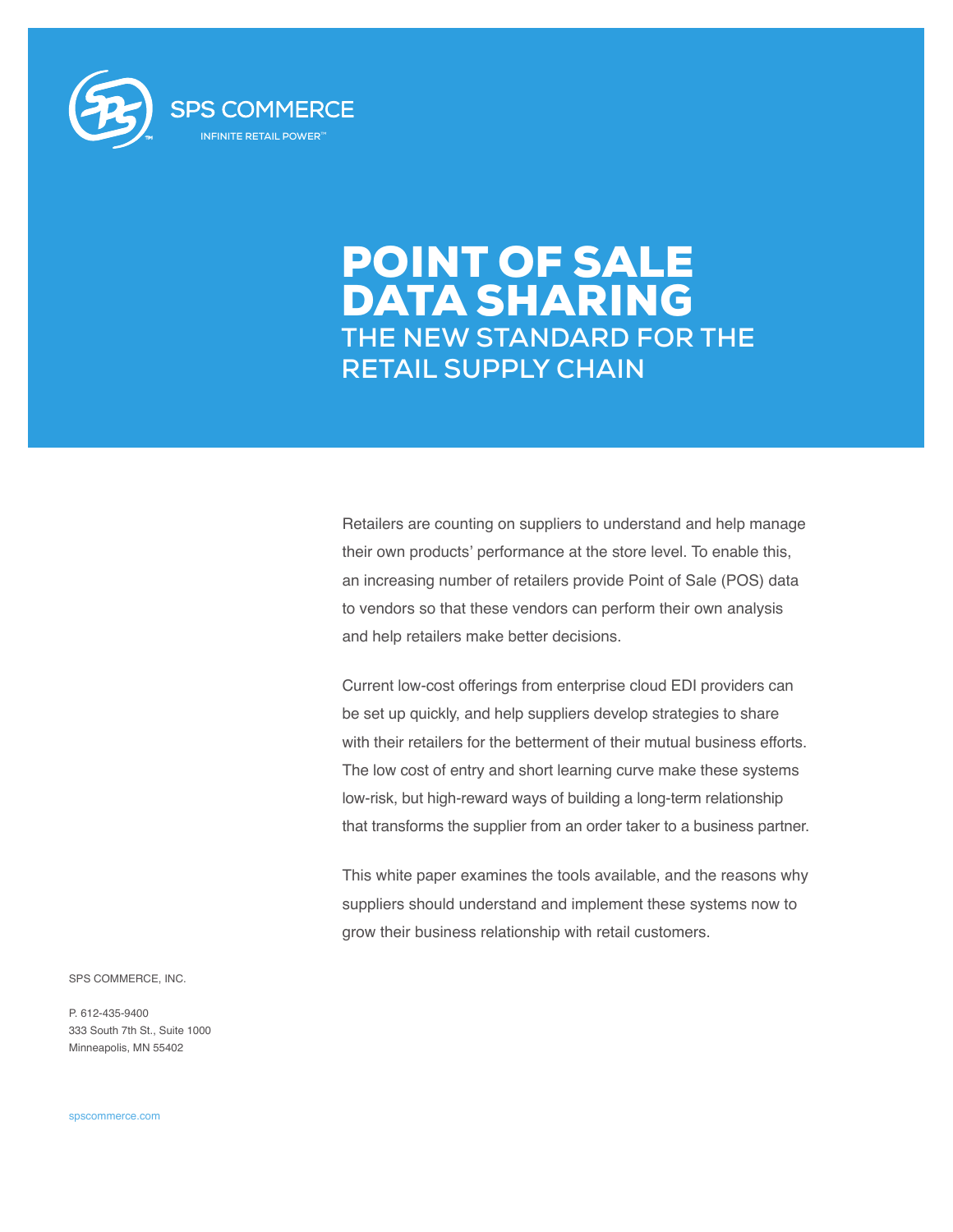

### **INTRODUCTION**

The continual push to maximize profits has taken its toll on the retail industry and those companies that supply it. These pressures have forced many companies, particularly retailers, to look in directions that are different from those they traditionally used to increase margins and reduce costs. Traditional approaches relied on looking internally for ways to either expand their markets or do a better job in their current markets. But these efforts have been pursued to the point that retailers are now as efficient as they can be.

Retailers can only improve fill rates, on-time delivery and inventory levels so much by streamlining operations internally and extracting consequences from suppliers when they perform poorly. This has traditionally been a one-way dialog, but at some point, it needs to



become a cooperative effort where both sides have incentives to work together in a win/win scenario.

This change in focus has led retailers to look externally for solutions. For many large retailers, this change toward a more outward-looking approach to margin maximization has made a significant positive difference that has benefited both large and small suppliers.

NEXT STEPS EXTERNAL INITIATIVES IMPROVE PLANNING AND FORECASTING SCORECARD VENDORS SHIFT/SHARE RESPONSIBILITY WITH VENDORS SALES DATA

New technologies and processes strengthen the retailer-supplier partnership, enabling both parties to make the most of their joint sales channel. This approach makes a lot of sense. The concept of cooperation between retailer and supplier means both have the opportunity to understand not only the goals of their trading partners, but also the actual performance of the products they are jointly marketing.

Leading retailers have been providing sales data as POS transactions for years. Many retailers have implemented collaborative programs in which they share store-level sales data, inventory data, and margin information. This data is a prerequisite to initiating collaborative dialogs. These efforts have resulted in much more strategic relationships over time, which are good for both the retailer and the vendor.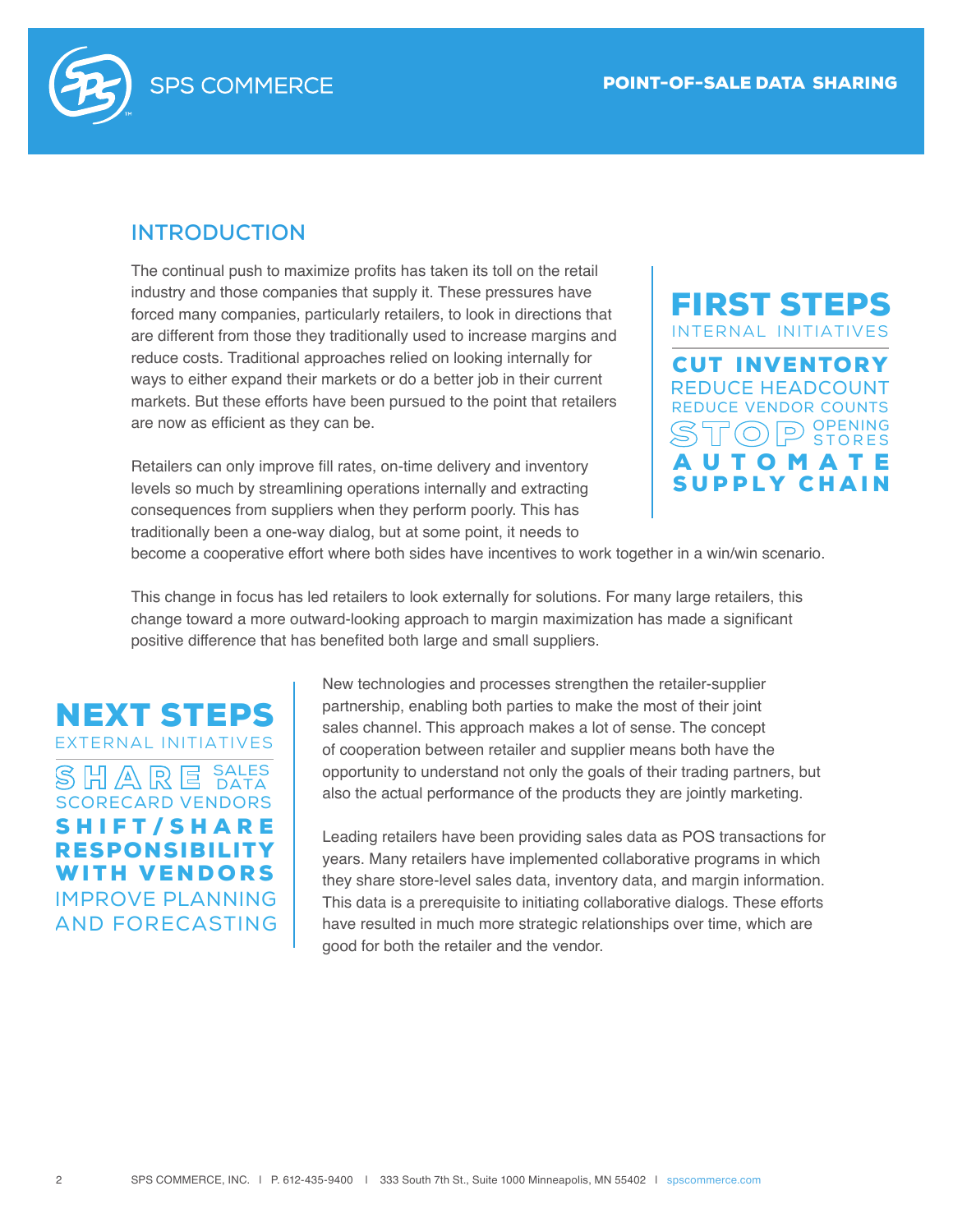

In the past, systems required to analyze point-of-sale data were complex and expensive, often costing millions of dollars. These systems were generally used only by large suppliers.



The systems these retailers built to support these relationships were expensive. They required the development of historical, time-series, multi-dimensional data warehouses that store and transform operational data. In addition, since these were pioneering efforts, business intelligence tools were required so that merchants and vendors could analyze and navigate through the data without having to understand the internal structures and complexities. Often these projects had price tags well into the millions of dollars. Low t dollars.

Recently, three trends have emerged, causing those pioneering retailers to expand the use of these tools to more, and in some cases, ALL of their vendors. The movement is also opening up to new retailers that want to implement these projects for the first time. These three trends are:

- The cloud model has dramatically lowered the bar in terms of cost, risk, and time required to implement these solutions for both the retailer and supplier. These immediately accessible solutions make it possible to be up and running in a matter of days or weeks with little or no upfront investment and small monthly fees.
- The competitive pressure to keep costs down is forcing larger retailers to make information available to more vendors than ever before. Retailers that have not been active in these efforts are considering launching similar programs.
- The reduction in the retailer's merchandising staff is forcing them to push more of the burden of maintaining inventory to their vendors. If they are not completely transferring the responsibility, they want to have additional eyes and ears monitoring their products' performance as a necessity of operating the business.

Like the large companies before, smaller suppliers now need to learn how to use this information and these tools to effectively work with their buyers. For many suppliers, this is no longer an option, but an expectation from retailers, and a competitive necessity just to keep up with the competition. Suppliers that don't step up to the challenge will be relegated to the bottom rung of vendors a given retailer works with. And in the worst cases, will lose their customers and go out of business.

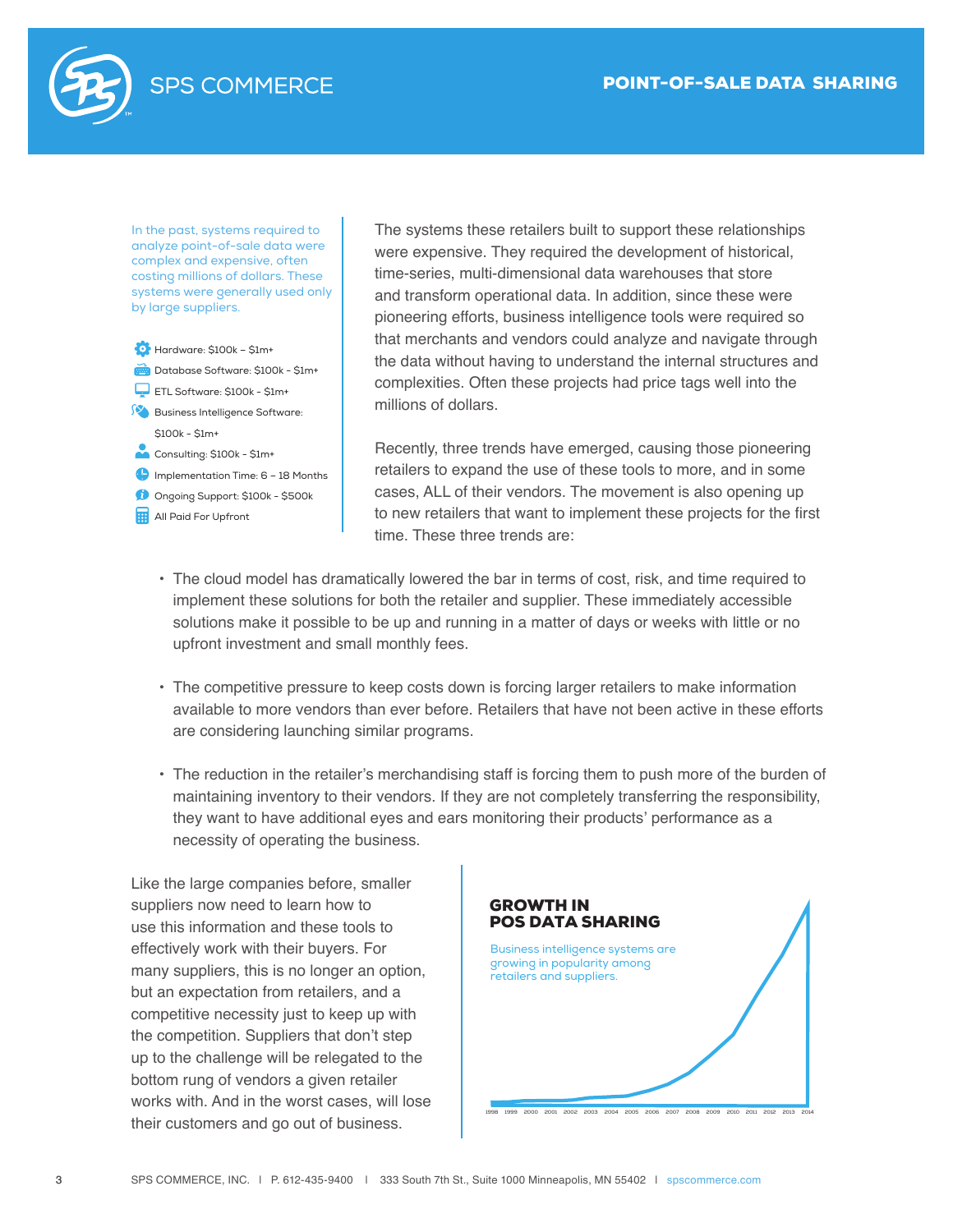

# **SUPPLIER HIERARCHY**

The biggest challenge facing suppliers is no longer the expense of implementing POS analytics tools, but rather the shift in thinking about how to manage customer relationships. Retailers are no longer interested in dealing with the victim mentality that many suppliers have taken up over the years. Rather, many have realized that they can no longer keep track of the thousands or hundreds of thousands of products they sell, and are expecting suppliers to do their share.

Retailers are driven to seek help in determining which products are performing, underperforming, or becoming runaway successes; and putting the right efforts in place to properly position each item to maximize its potential. Simply stated, retailers understand that they are unable to be the best advocates for every product they carry. At the same time, they know that their suppliers have the most at stake in making certain their own products are properly positioned.

Whether they are being driven by forward-thinking collaboration or just the reality of fewer staff merchants to manage the business, these retailers know that while they can't do the detail work themselves, they can make the tools and data available to their suppliers. Vendors will serve themselves well by understanding the types of relationships merchants have with their vendors.

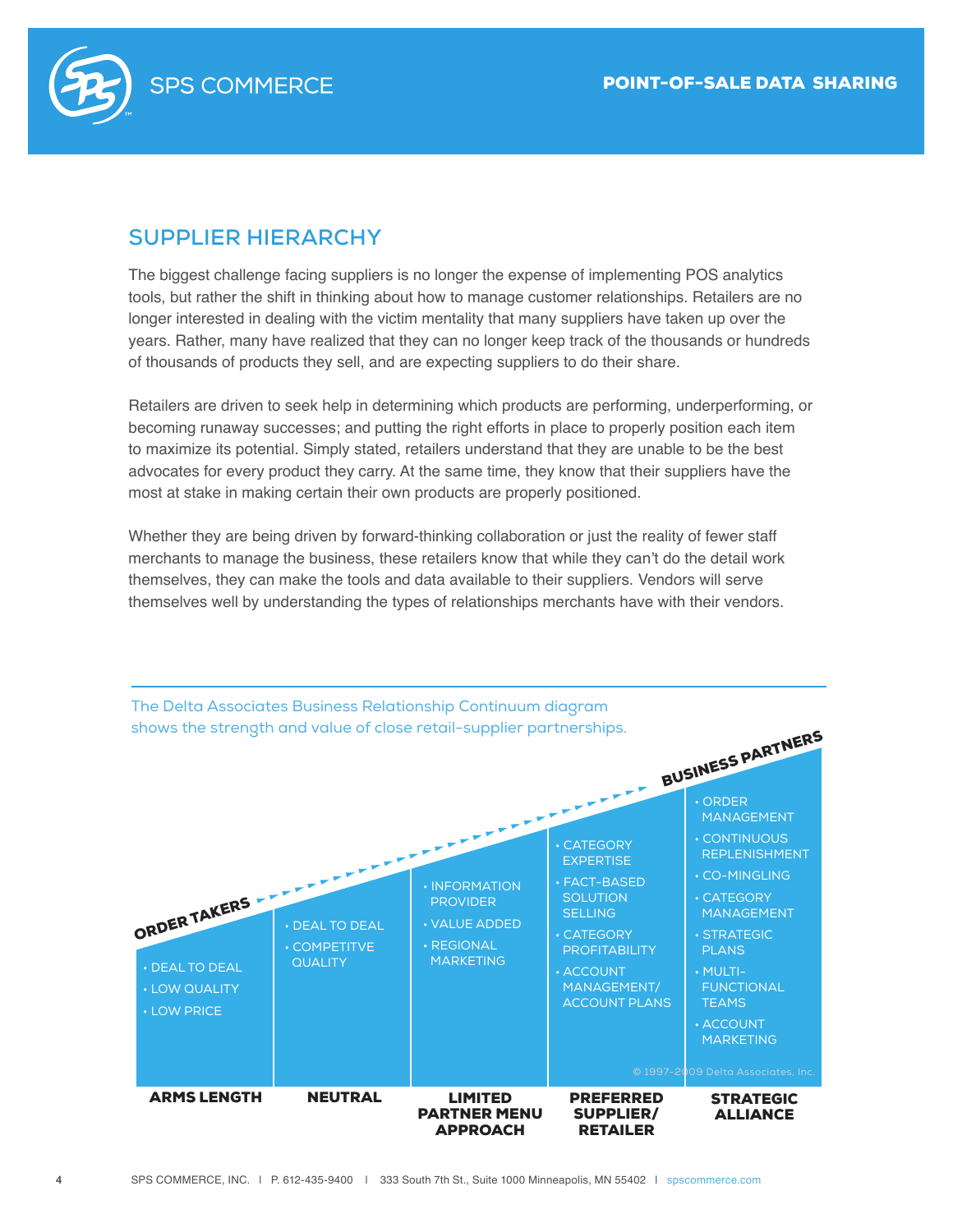

The Delta Associates Business Relationship Continuum diagram is a good tool to use to assess the relationship between a supplier and its retail customer. It shows that there is a significant difference between suppliers that are simply Order Takers and those acting as Business Partners with their customers. Suppliers on the lower end of the scale, that have only arms-length relationships with their customers and compete primarily on price, are the first vendors to be let go as retailers reduce their number of trading partners.

The corresponding trend continues to show the strength and value of partnering between suppliers and their customers. Suppliers that assist their customers with strategic plans, product mix recommendations, and order management have stronger ties to the success of their retail customers. And the retailers understand the value being added. The strength of the relationship shows up in increased product sales and margins.

These dynamics represent both threats and opportunities to suppliers competing for a diminishing number of relationships. Retailers are looking for vendors to take the lead more than ever, and those that seize the opportunity will move up the ladder and receive the benefits that go with it. Those that don't manage and strengthen their relationships will struggle to remain relevant, and will find it increasingly difficult to grow existing business. The spiral is likely to become even steeper as these suppliers attempt to gain new business from the retailers that are making this change.

### **SEIZING THE OPPORTUNITY**

Suppliers that are already engaged with their retailer customers and using the POS data provided by their retail partners are moving up the ladder in their business relationships.

These retailers have built the tools they know suppliers can leverage to contribute to their joint success. At this point, it's up to vendors to go on the offensive, and take control of what's been made available. Whether retailers have an overwhelming desire to collaborate, or they simply want to rely more heavily on their vendors to do the work previously done by their own merchandising staff, they

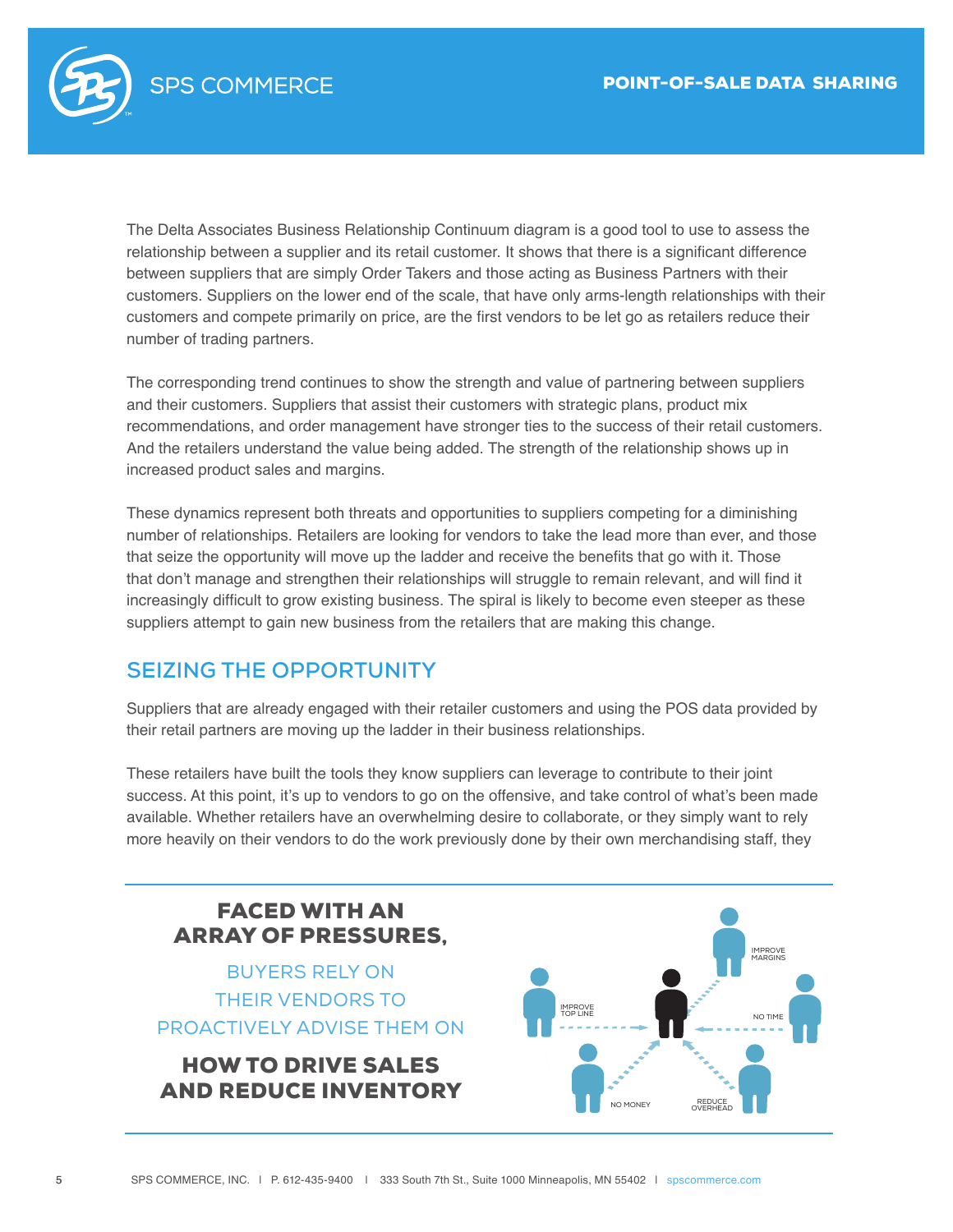

just want the work to be done so that their sales can reach the desired levels. The message from these retailers is, "Don't wait. Just start using the tools, and get good at it."

It's easy to understand why retailers are in this position. Imagine the world of the typical buyer for a retail chain. They have hundreds of stores and hundreds of vendors, amounting to thousands of products. They don't have the time or the incentive to watch the performance of each item. And they certainly don't have any intention to become more involved in the success of a product than the supplier does.

Fortunately, it's easy to really perk up a buyer's ears if the vendor can quickly show them how to drive more sales or reduce inventory, particularly if they can show them how to accomplish this without doing more work or spending more money. So, it's the supplier's job to make it easy for them. It wasn't always easy, or even possible to accomplish these tasks. But now that retailers are handing suppliers the tools, it's incumbent, and even expected that they will take the lead and help their own products perform as best they possibly can.

Here are three examples of where to start and what to do:

- 1. Use the data > Feed the planning and inventory system with retailers' sales data. If suppliers apply this data properly, they can improve fill rates and on-time delivery simply by knowing the products' actual performance. And be sure to highlight that performance to the buyer. In addition to improving sales performance and looking good to the buyers, this kind of proactive approach should help save money.
- 2. Take ownership of the products' success > Watch how products are performing at the store level. When a supplier sees a potential stock out or overage, point it out. Even if their contacts don't immediately take their advice, after they see that the vendor actually does know what they are talking about, they will appreciate the recommendation.
- 3. Look smart and proactive! The competition is already taking advantage of this kind of intelligence. There is no reason to walk into the next buyer's meeting with anything less than a complete run-down on how the products are performing. Using this kind of information, the supplier can be better prepared to discuss their own performance than the buyer is. Suppliers must prove that they have the information and the plan that the buyer needs, and that they've already been putting it to use for the betterment of the retailer, their products, and joint margin success.

Refer to the stair-step diagram to see how these kinds of actions can help to move the relationship up the ladder, and change a vendor's position from a simple order taker, hoping not to be dropped from the list of possible providers, to a collaborative contributor to the retailer's ongoing success and a true partner in the management of the business.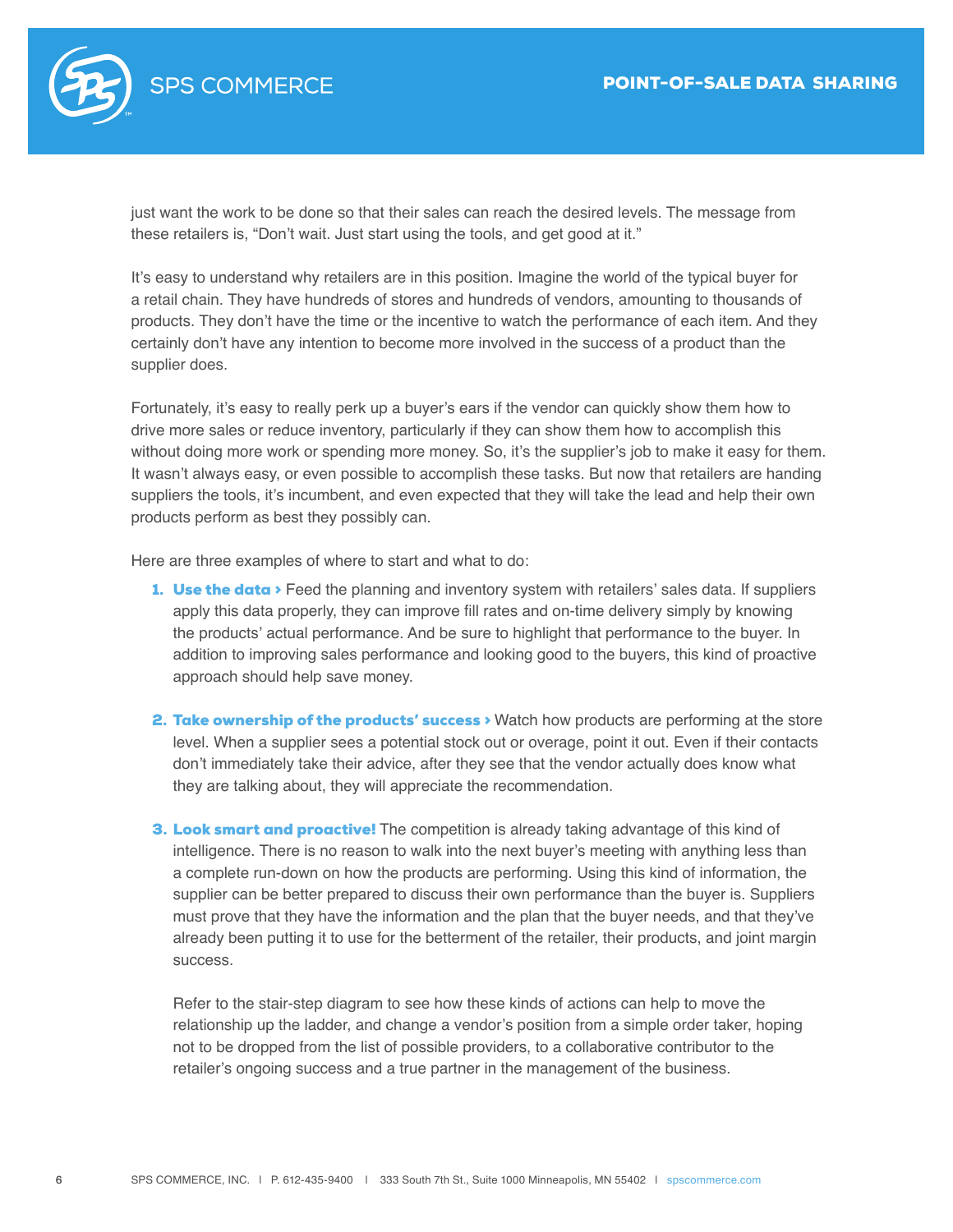

### **DON'T FOOL YOURSELF ! DEBUNKING THE MYTHS**

Most retail professionals have heard some of these excuses. In fact, they may be using some of them as reasons to put off, or not move forward using the information retailers provide. What's important to understand about this opportunity is that there are no truly valid excuses, unless the intent is to simply weaken the partnership with a retailer. Ignoring the opportunity to leverage the valuable data a retailer provides makes the vendor less capable in their eyes, and an easy target for competitors.

### MYTH #1 > **It costs too much / Don't have a budget**

This may be the easiest myth to debunk. Setting up one of these tools literally costs nothing in terms of both money and time. Ten years ago, this argument would have had a lot of merit and this project would have had plenty of opposition from the CFO, because designing and building a retail sales tracking system did take big budgets and plenty of staff time to build. And once the data structure and data warehouses were built, it still took weeks or months to understand the data.

But this argument no longer holds water. The introduction of SaaS-based, or on-demand, solutions has meant that once a substantial and suitable solution is built and running for one enterprise, it can be switched on for any number of additional companies by simply creating an account and configuring the data feeds.



Even more to the point, when retailer A sends its sales data to the SaaS data warehouse, all of its suppliers can be enabled by creating an account for each supplier that simply taps into retailer A's data stream. That means those suppliers have immediate access to the retailer's historical sales data for their products. Here are the benefits that SaaS makes available today:

1. Low up-front costs > Most providers charge little to get started using this kind of service, and rightfully so, since the data and work are already in place and readily available.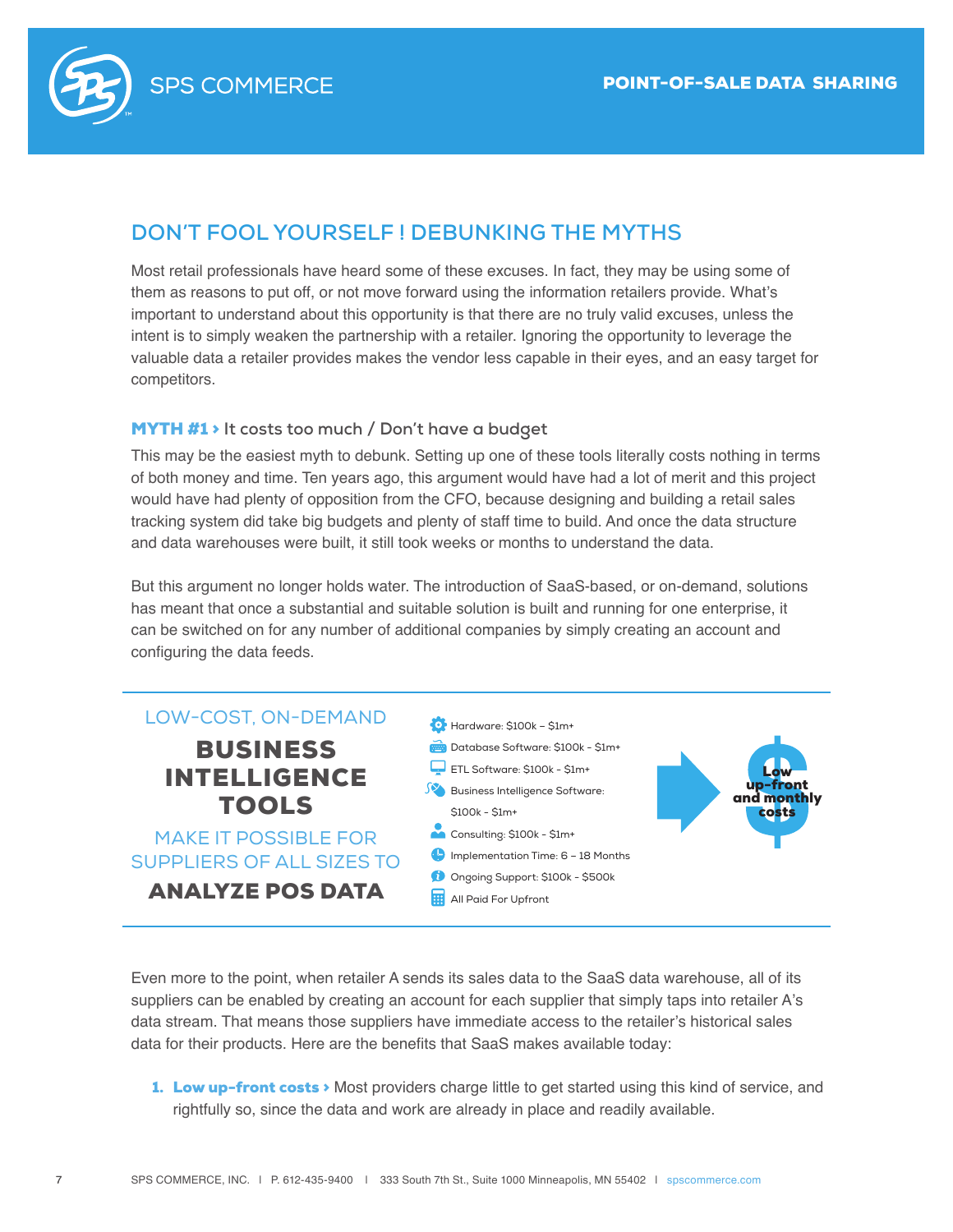

- 2. Up and running in hours, or days at most > The beauty of the cloud environment is that there is no hardware to install and no software to configure and debug. All that's necessary is an Internet connection and an account on the system. The data is already being collected and managed.
- 3. Pay as you go with flexible terms for cancellations > Often, monthly access charges are only a few hundred dollars with flexible expansion and no-penalty cancellation policies.
- 4. Free trials to get started > Since startup typically costs the provider nothing, and the systems and data are already in place, there's little reason the cloud services provider would need to charge for a trial run.

### MYTH #2 > **We don't have the analysts on staff to help us understand and use this data**

Unless a supplier has already tried to actively manage their product performance using actual sales metrics supplied directly from their retailers' cash registers, they're not qualified to make that assumption. The time needed is only 30 minutes every week to check the updated reports. The tools provided with these systems make monitoring and understanding what's happening easy.

Most of these systems include a variety of automatic reports and alerts that announce updates and issues that deserve attention. This is another advantage of the way these SaaS systems have been developed. The system that is switched on today is the result of hundreds or thousands of other companies also using the systems and providing feedback to the SaaS providers that then implement those changes for everyone to benefit from.

Here are the issues vendors need to understand to know whether their company can get any value from trying out the product:

- 1. The data is often updated only once each week > That means looking at the data every day really doesn't make sense. Retailers send updates to the SaaS data warehouse every week, and that data is incorporated into the system on a weekly basis. The result is that weekly, rather than daily, trends are shown. This interval is certainly more frequent than the user is now able to adequately assess. And updates more frequent than weekly are not of much value since they are not realistically actionable.
- 2. Some weeks, there is not anything interesting going on > When the reports show that there is nothing out of the ordinary to report, the lack of change is quickly obvious. On those weeks, the total time spent reviewing the reports is likely to be more on the order of five minutes than the normal 30 minutes.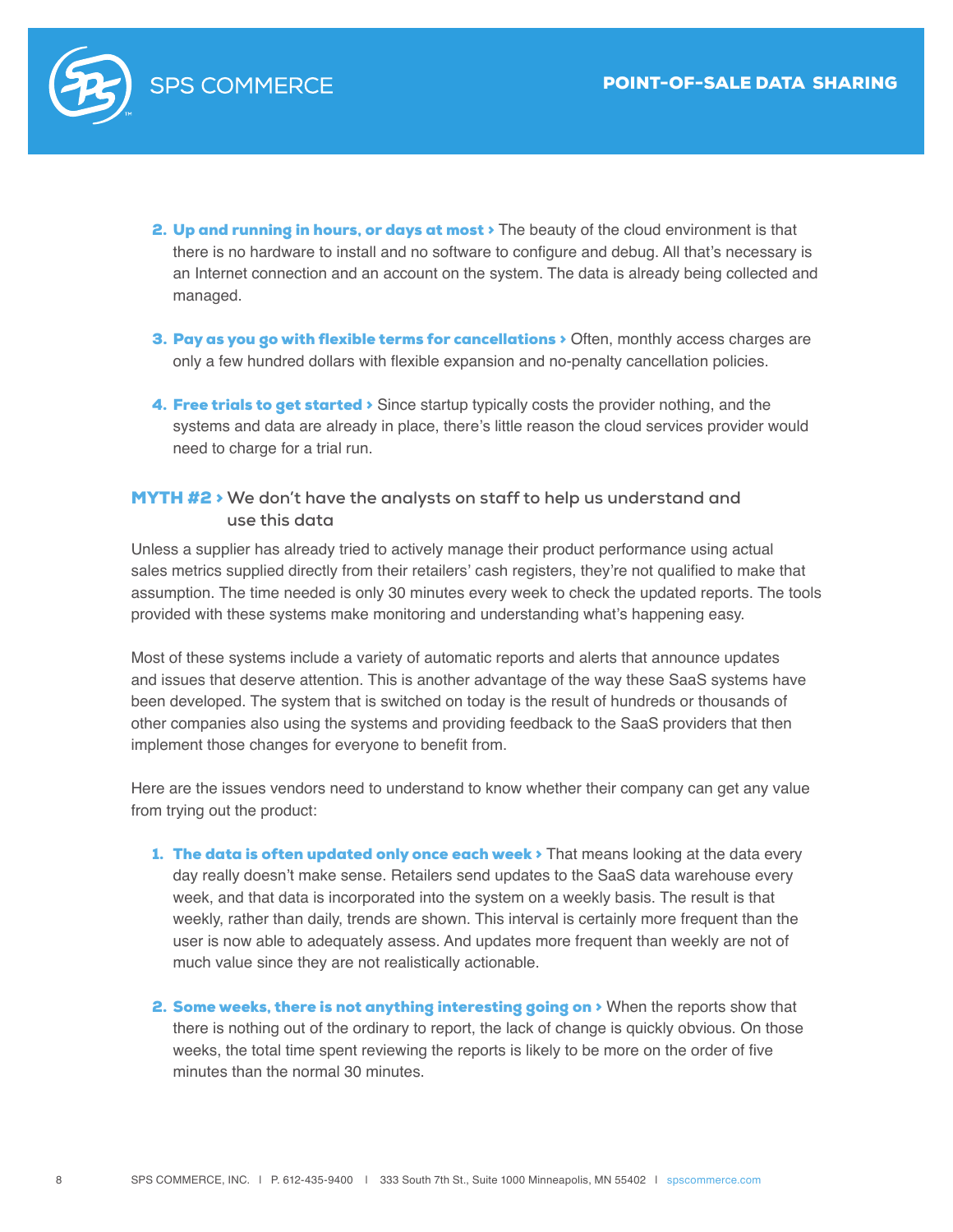

3. Analytic tools are available when needed > When something is discovered or requires deeper investigation, tools are available at a click. These tools are designed to let the user dig into the information and explore. Not only that, since they are built into the system, they can be used right now without having to export, reformat, import, and load to external tools. Whether that means looking at the data over a different time period, drilling down from region to store level, or narrowing the view from category to product level, the tools are able to access the data directly, and lead the user to actionable conclusions. Moving through the data is fast and fluid.

Given the lack of cost and potential for improved performance, every company should at least find out if this can be useful. Remember, if competitors are not already using these systems, they are certainly going to be using them soon. If they find value, they are going to be positioned much better than the vendor on the stairs. The real costs are in NOT taking advantage of these advanced systems, and could ultimately become determining factors in the longevity of the supplier's business.

#### MYTH #3 > **We are doing fine, don't need it**

How does a vendor know? Retailers are sharing this data, and the trend is escalating quickly. More established retailers are opening up access to their sales data on an ever-increasing basis, and making it available to ALL their vendors now. And new retailers are trying to catch up. This means that every day the vendors let pass without jumping on board, they are putting their company at risk of losing their current position to the competition; vendors that take advantage of the information can use it to improve their strategic standing with customers.

The fact that there are no realistic barriers to getting started (cost, risk, time) should make entry into this progressive functionality a simple matter of finding the right provider. At a minimum, the information will allow suppliers to be more prepared, more able to defend themselves, and more capable of initiating new business propositions in buyer's meetings. The information they can have at their side during meetings can put them at a significant advantage compared to vendors not using the data.

Is it possible to put a value on a good meeting with buyers? The reality is that having a successful buyer's meeting is more valuable than whatever costs the vendor may incur to start using POS data to help run their business.

#### MYTH #4 > **The buyer won't listen to me**

If buyers won't listen to a vendor, there are a couple of issues to consider. The most obvious one is that they perceive that the information conveyed is not of any use to them. And they may have come to this conclusion from past experience. After all, without valid, current, and accurate information, what could the vendor have to tell them that they don't already know? In general, they don't need another sales pitch, particularly for products they are already carrying. And asking them to expand their offerings by putting more of the supplier's products on the shelves is the same pitch they hear from every other supplier.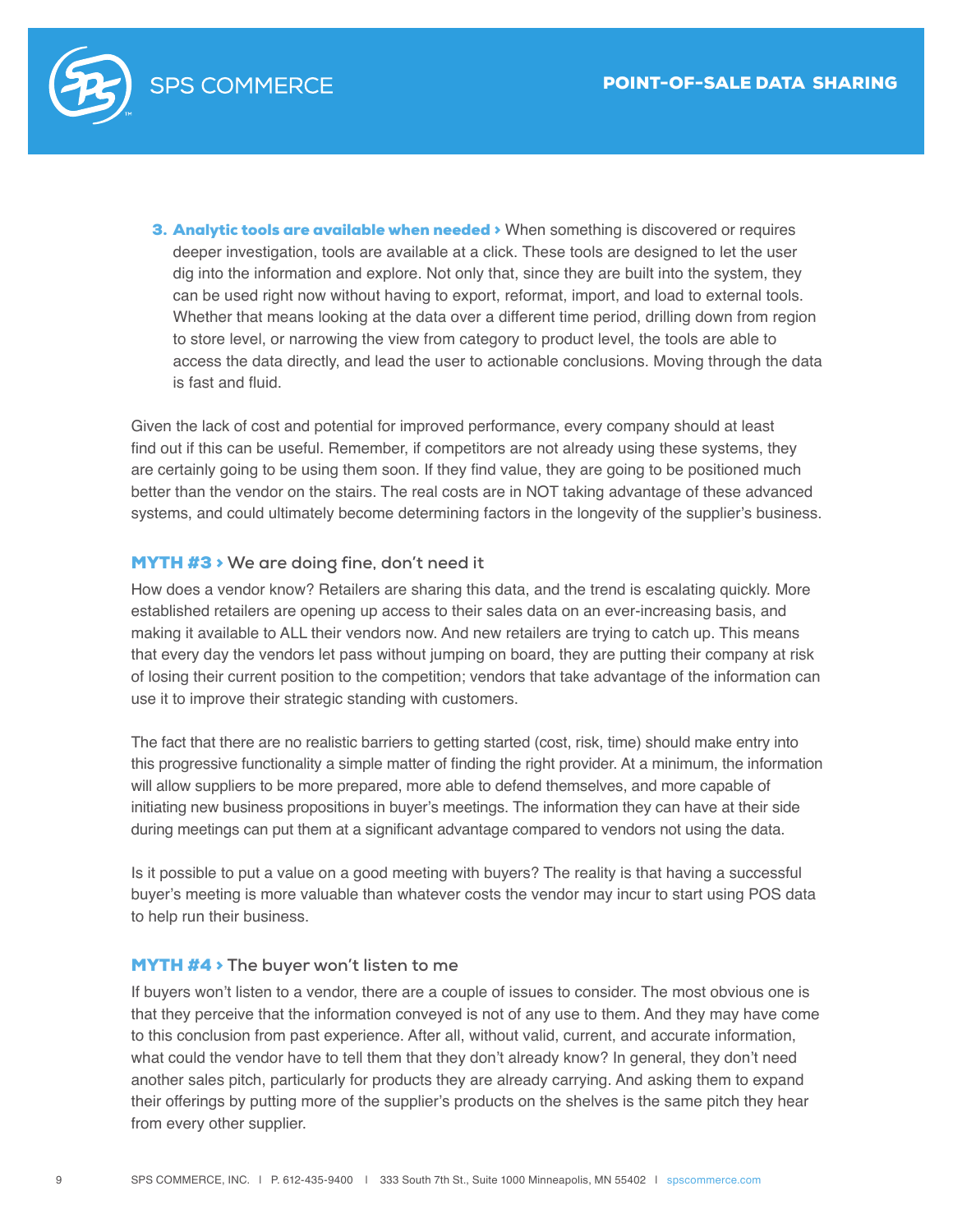

What incentive can a vendor provide that will make buyers eager to hear what they have to say? They would want to hear from a vendor if they know that they have been taking advantage of the information the retailer has made available to them, and that the vendor is able to use the data to provide insights about how to better market their products, where their products are performing well, and especially where their products are not performing as best they could.

Here are a couple points to consider when buyers do not seem interested in hearing from a vendor. Start by addressing these issues, and they are likely to find an interested audience on their next call:

- 1. **Starting adding value** > Buyers' responsibilities are constantly being stretched. They cannot afford to spend time watching the performance of anything other than their top 10 to 20 selling items. It's a vendor's responsibility to watch their items for the buyer. Use the opportunity to stand out from competitors, or at least become equal to all the other vendors vying for their attention. If a supplier has something compelling to give, buyers will listen.
- 2. It's a poor excuse > If a buyer is not listening to a vendor it is the vendor's problem. Until things change, they will be forever at the bottom of the stairs. The best way to increase one's relevancy to buyers is by using the data they are providing to help them out.

### **WHAT TO LOOK FOR IN A POS ANALYTICS SYSTEM**

Once a supplier begins the search for a tool, there are a few basic things that they should look for. If the system they choose includes these few basic capabilities, they can be assured that it will produce useful and actionable information. Consider these to be minimum features, and it will be a good starting point to produce intelligence that will help vendors understand and enhance their products' performance.

- 1. Ability to incorporate large amounts of data > Understand that POS information quickly adds up to huge amounts of data. Each week, retailers send detailed transactions from their POS systems to the central repository, and that data must be converted and archived. It doesn't go away when the next batch of data arrives. The data collected is cumulative, allowing the system to spot trends and notice when something different is happening. Each week's data contains sales and inventory information for every product they sell through that retailer at each of the retailer's store locations. That means the selected tool needs to be able to manage terabytes of data behind the scenes.
- **2. Data modeling is the key**  $\triangleright$  Make sure that the selected tool stores data in a format that makes it easily and quickly available for analysis. Systems designed specifically for analytical purposes store their data differently from those optimized to capture and store transactional data. Unlike transaction-oriented systems that are designed to record and store data quickly, analytical systems need to be able to retrieve data faster. Databases that store analytical data should be designed with this purpose as their main goal.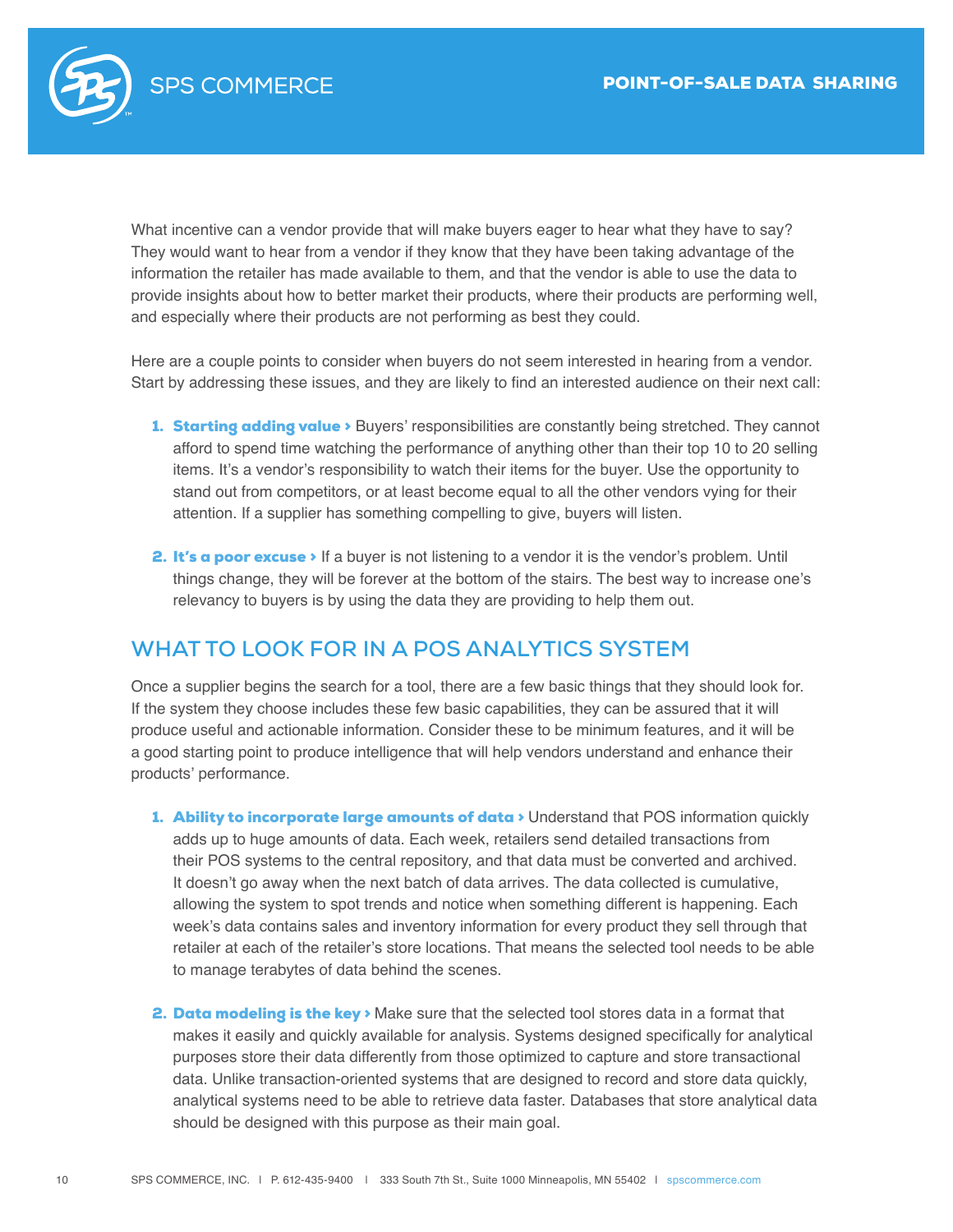

This specialized transformation of the raw POS data makes large amounts of historical data available quickly because it has been modeled to enable the user to view data from a multidimensional data perspective—the way business people view their business. This allows analytical reports to be viewed by store, by customer, by market, by product, by time, and any number of other parameters they may need to see.

The reporting and analytical capabilities of the system are designed to be used and understood by business people rather than by technicians and analysts. Fortunately, these kinds of capabilities have a long history of success in the business intelligence field that can be directly applied to POS analysis.

- 3. Metrics > The key results of POS analytics should be viewable in easy-to-understand presentations that highlight the most important metrics that both the vendor and the retailer are concerned about. These key metrics should be presented so that they point out the issues that need attention. In particular, they should lead the user to know when something either good or bad is occurring. Here are some common POS metrics that vendors and retailers are likely already concerned with, and that should be easily accessible using the tool a supplier chooses to implement:
	- Out of stock
		- Average retail price • Stock to sales
	- Gross margin
- 
- Turns/weeks of supply Sell-through
- 4. Interactive > The analytical reports the tool produces should be interactive. Vendors should be able to quickly substitute their own unique values for nearly all dimensions of the analysis to interactively and iteratively run and rerun a favorite analysis for any product, and for any time period. And then run the same analysis for a different, or even for multiple products with minimal effort.
- **5. Wizards** > Look for prebuilt reports that can change by revising various business parameters. Ideally, the reports should have adequate options that allow suppliers to select from a wide variety of templates. This kind of ease-of-use indicates the amount of forethought and experience the product's vendor has delivered, and the vendor will be the beneficiary.

Make sure the tool supports the ability to navigate to different levels of detail within the same report by drilling down into the specifics of any particular value. For example, the user should be able to select an item within a category, and view the detail about that item by simply clicking on the item. Similarly, they should be able to select a specific store when viewing a report about a region, and be able to see details about that store. Time frames should be available in the same way, so that when viewing a quarterly report, the user can drill into the month, and then to the week.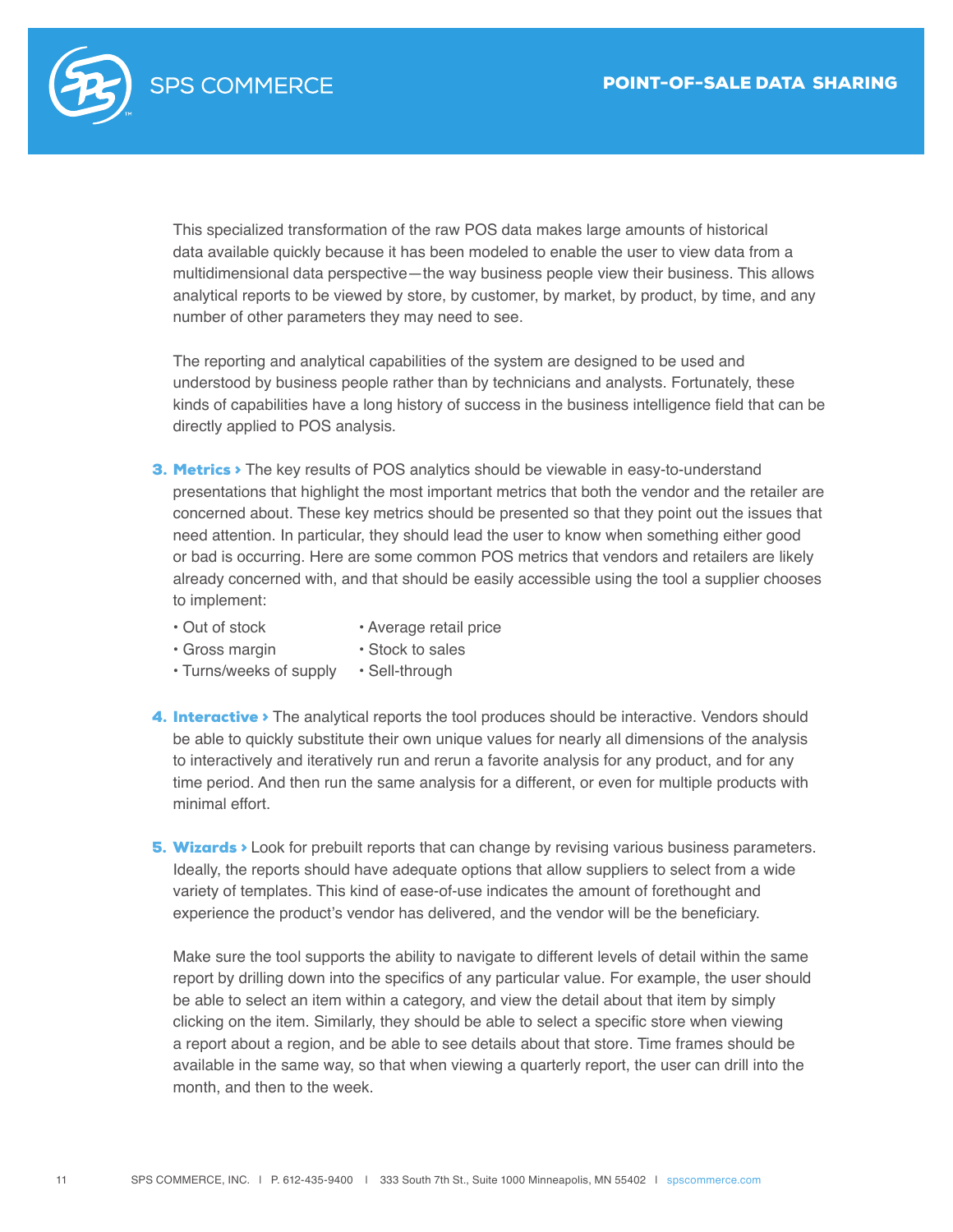

6. Interface options > Many POS statistical applications provide options for how data is accessed and presented. One of the advantages of SaaS-based POS statistical applications is their accessibility via standard Internet connections. The ability to interact with these sophisticated systems through a simple web browser makes them easy to connect to, and provides nearly unlimited options to choose when and where they want to use them. For many users, the ability to access these systems via portable devices like smart phones or tablet devices means they can take their live analytics with them to vendor meetings, and present an interactive view to their buyers.

In addition, the web interface means there is no software or data to be installed and maintained locally. This lowers the cost and speeds the time of deployment because no IT resources are required. These capabilities are available in most products of this type in the market.

### **LEARN HOW TO USE THE TOOLS**

Like any tool, POS analytics are only useful if they are used to their full effectiveness. The fact that the tools are easy to use doesn't mean the vendor shouldn't master their full capabilities. Bringing a live presentation to a buyer meeting, then fumbling through the options is likely to detract from the important and powerful findings the vendor is able to provide. And even if they never do a live presentation to a buyer, understanding the ins and outs of the POS analytics tool will let them understand their products' performance at the deepest level possible.

The buyer meeting itself is where the findings from POS analytics come to their full effect. It's important that once the vendor has understood their product's performance, they plan out the presentation. And in the end, being interesting to a buyer is part providing the information they want to know, and part presenting the information in a form that is interesting. Some experts in presentation skills quote the adage, "If your audience is not interested, it's because you are not interesting." That means the vendor needs to build their skills and confidence to the point that they can deliver findings in ways that not only make a point, but also keep the buyer's attention. Here are a few points to consider when building a presentation:

- Talk about the findings in ways that the buyer can take action on them
- Form conclusions based on findings
- Make recommendations based on conclusions
- Find interesting points about what is observed
- Package the presentation so that it builds interest
- Prove the points based on the facts that have been uncovered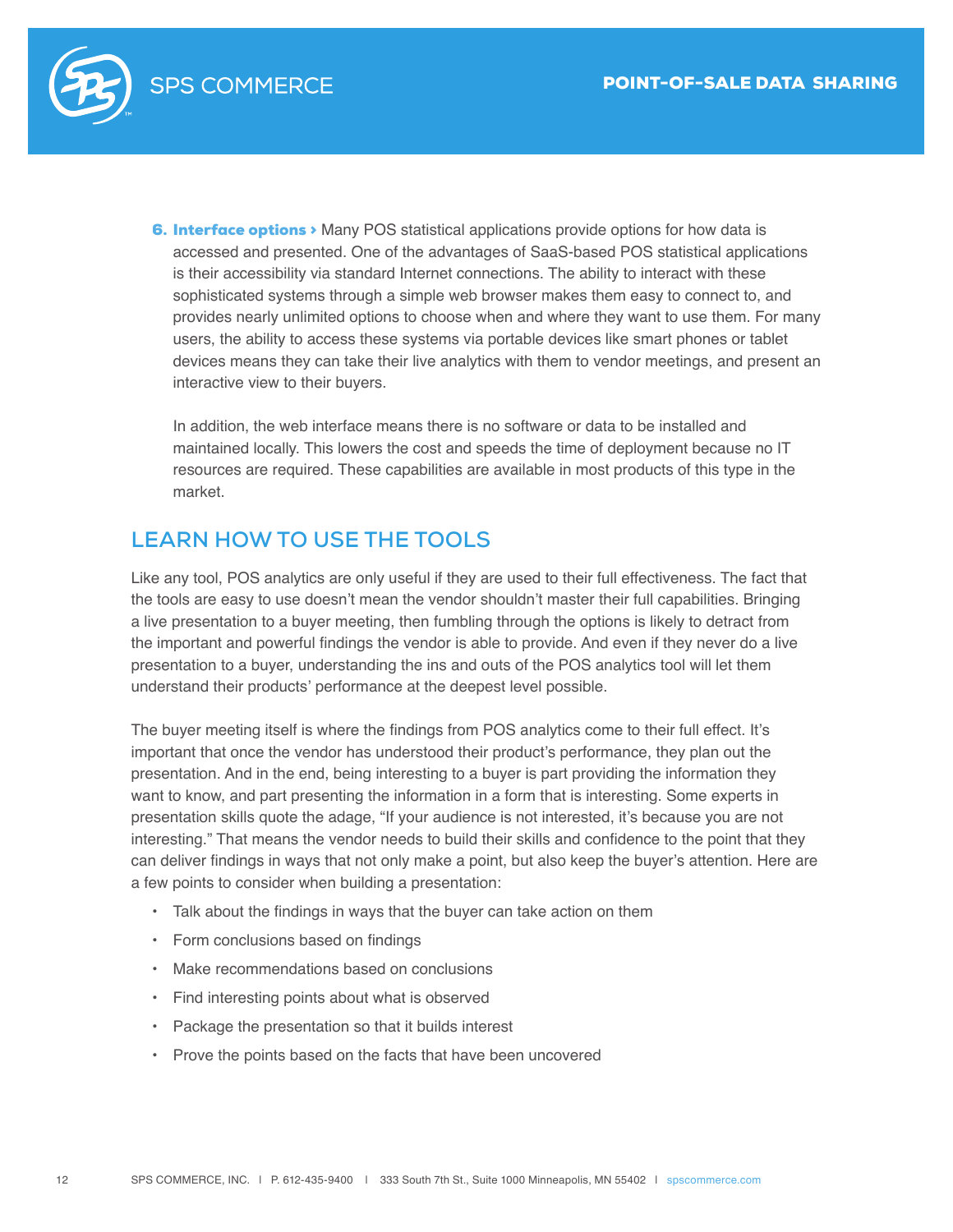

In essence this can be thought of as "Sales 101" rather than as a justification of the relationship with the vendor. Once a supplier has analysis that they believe in, the presentation should be easy. And like any good sales presentation they have to be able to get to the point in 15 minutes… no more. During that 15 minutes, they need to answer the buyer's main question:

### **WHAT'S IN IT FOR THE BUYER (AND FOR ME)?**

The vendor may have the right answer, but they still need to sell it to the buyer. There's no way to automate the human interaction. But the POS analytical tool can give them the answers and insights that will make the buyer knowledgeable and confident that the vendor can help maximize their products' efforts.

As seen in the stair step diagram from Steve Gerst, there is a full spectrum of relationships between suppliers and retailers. These range from the least effective to full partnerships. As a supplier, developing the relationship with a retailer can have a lasting and profound impact, not only on the success of their own products, but on the retailer's success with their products. The risks associated with the lowest levels of relationship include being dropped as a supplier when the retailer begins to consolidate its purchasing. But even if the vendor can maintain a low-level relationship with the retailer, the sales cycle is more difficult because every sale is a new sale rather than a collaborative and cooperative effort by both the vendor and the retailer to find ways to help the products perform better.

### **CONCLUSION**

Making a POS analytics system part of a vendor's operation is important to the success of its products, its relationship with its retailers, and the ongoing viability of its business. Consider these key points when investigating the implementation of POS analytics:

Understanding the products' performance in terms of their sales at a retailer's stores or sites is a cost of doing business. More than that, it is what will enhance a vendor's business and help them grow the success and profitability of their products.

Take advantage of meetings with buyers. Buyers are not advocates for a vendor's products. It is not part of their job to watch the performance of the vendor's products, and they have options in the form of competitors. Use buyer meetings as an opportunity to enhance the relationship with the buyer and present ways to make a vendor's products stand out as top performers.

All vendors are expected to be equal to the big vendors in the eyes of the buyers. Retailers have spent considerable time and money to provide all of their vendors with the same tools and data they provide to their larger suppliers. It's incumbent on every vendor to take advantage of these tools and deliver the information retailers expect. Given the data provided by retailers and the low cost